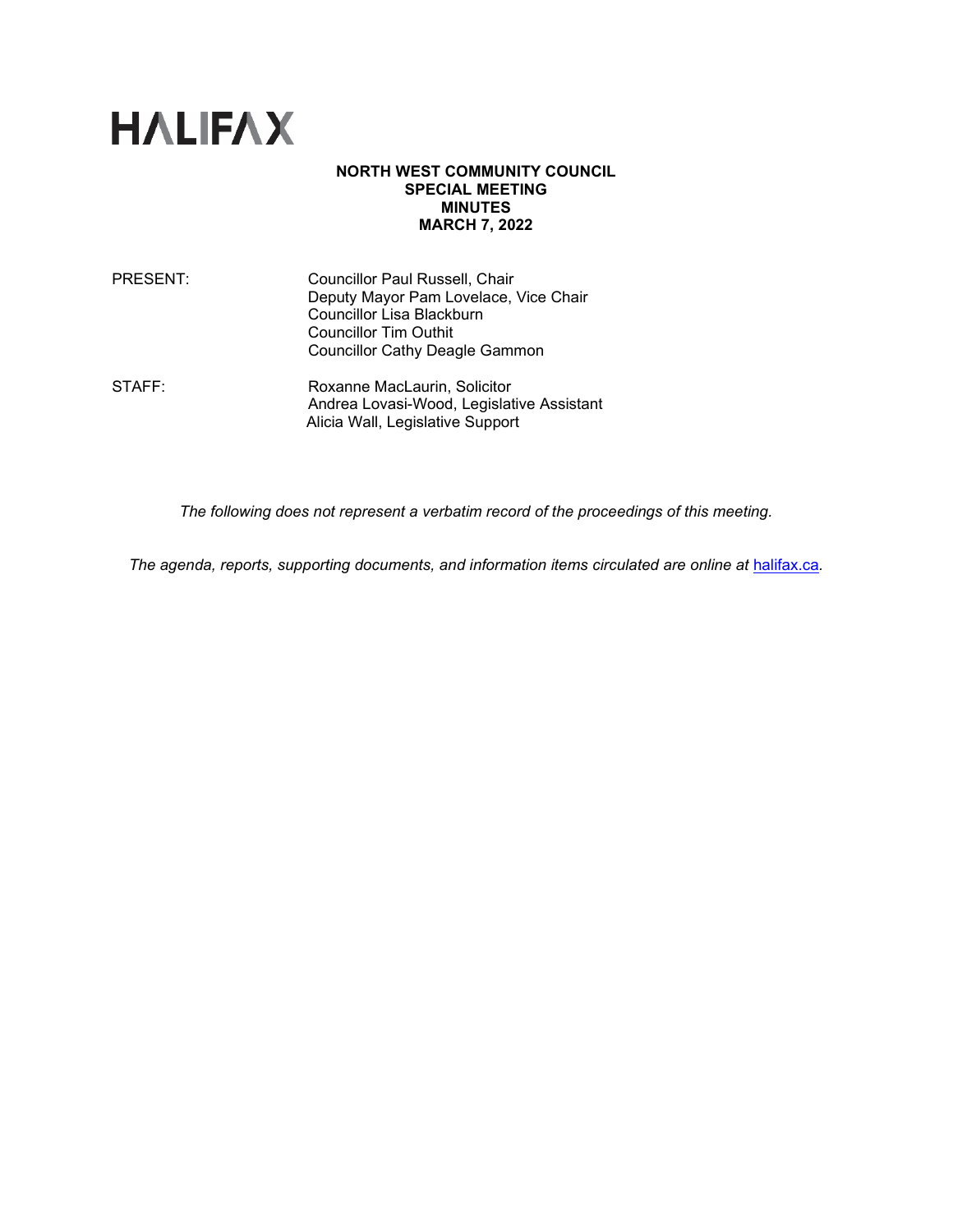*The meeting was called to order at 6:03 p.m., and recessed at 7:33 p.m. North West Community Council reconvened at 7:40 p.m., recessed at 7:49 p.m. and reconvened at 7:55 p.m. North West Community Council adjourned at 9:07 p.m.*

# **1. CALL TO ORDER AND LAND ACKNOWLEDGEMENT**

The Chair called the meeting to order at 6:03 p.m. and acknowledged that the meeting took place in the traditional and ancestral territory of the Mi'kmaq people, and that we are all treaty people.

## **2. APPROVAL OF THE ORDER OF BUSINESS AND APPROVAL OF ADDITIONS AND DELETIONS**

MOVED by Councillor Deagle Gammon, seconded by Deputy Mayor Lovelace

## **THAT the agenda be approved as presented.**

## **MOTION PUT AND PASSED.**

## **3. CALL FOR DECLARATION OF CONFLICT OF INTERESTS - NONE**

#### **4. VARIANCE APPEAL HEARING**

## **4.1 Case 23653: Appeal of Site Plan Approval – 1109 Fall River Road, PID 00506501**

The following was before North West Community Council:

- Staff recommendation report dated February 15, 2022
- Consent forms authorizing Dave Hawboldt to serve as representative during the appeal hearing from Thomas Attebery and Debbie Attebery, Jaccob Bing and Sarah Bing, William Morrow and Elaine Morrow, Stephanie Dixon, Cheryl Geddes, Greg Gravel and Family, Kori MacCara, Theresa Brown and Keith Brown, Everett King, Roger Williamson and Lori Ferguson, Allison Jones and Peter Jones, Michael Barclay and Judy Barclay, Lindsay Fitzpatrick, Nadine Lamontagne and Mark Lamontagne, Shauna Houk, Nadine Strickey, Keiji Yamanaka, Andrea Pugsley-Connell and Greg Connell, Richard Bennett and Bethany Bennett, Anthony Whitman and Virginia Whitman, Robin Sherwood
- Staff presentation dated March 7, 2022
- Appellant presentation dated March 7, 2022
- Applicant presentation dated March 7, 2022

Trevor Creaser, Principal Planner & Development Officer, Current Planning presented Case 23653 indicating it is an opportunity site and spoke to the permitted uses, proposed site plan, approval criteria and points of appeal. Creaser responded to questions of clarification from North West Community Council.

Peter Duncan, Director, Infrastructure Planning, and Erin Macintyre, Director, Current Planning responded to questions of clarification from North West Community Council.

The Chair reviewed the rules of procedure for variance hearings, opened the hearing and invited the appellants to come forward and address North West Community Council.

The hearing opened at 6:29 p.m.

**Natalie Hartt**, **Fall River**, **Appellant** acknowledged the need for senior's housing but noted the proposal has changed since 2019. Concerns were expressed around the additional density, blasting, impacts on the water table, effluent being pumped into Lake Thomas and traffic.

**Chastity McKinnon**, **Fall River**, **Appellant** expressed concerns with respect to the additional density being proposed, effluent being pumped into Lake Thomas and the lack of information provided to the public with respect to the proposed changes.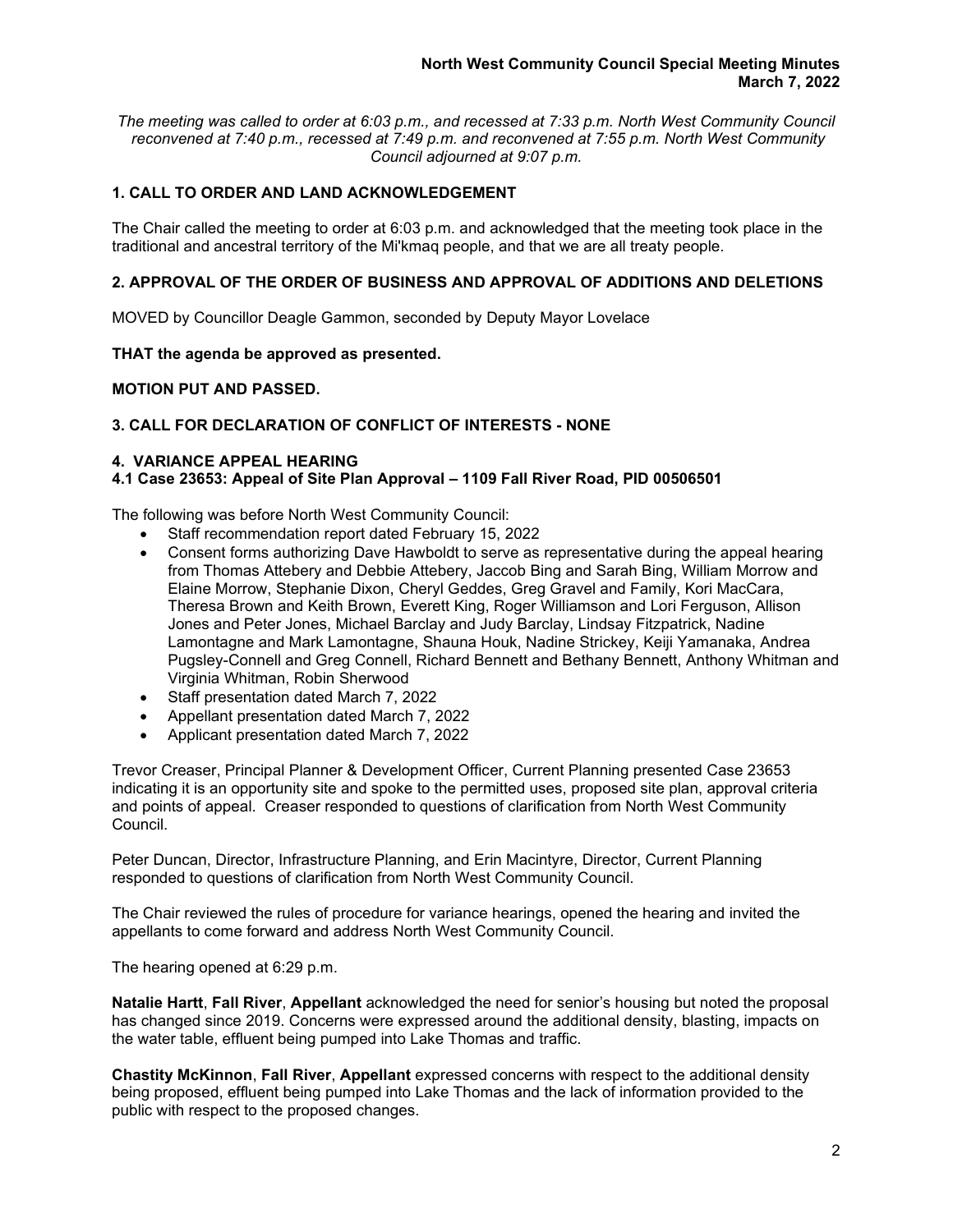**Dave Hawboldt**, **Fall River**, **Appellant and representative of appellants through written consent**, cited concerns regarding blasting, construction impacts, traffic, effluent being pumped into Lake Thomas, lack of information about the sewage treatment plant and the lack of notice provided to the public, and responded to questions of clarification from North West Community Council.

**John Berringer**, **Fall River**, **Appellant** noted there is limited transit access in the area and expressed concerns about parking, impacts on the water table and construction noise.

**Colleen Menard**, **Windsor Junction**, requested to be heard and advised North West Community Council that the close proximity of their property to the proposed development resulted in them being especially affected by the decision compared to the general public.

MOVED by Councillor Deagle Gammon, seconded Councillor Tim Outhit

#### **THAT North West Community Council permit Colleen Menard to speak at this site plan approval appeal hearing.**

#### **MOTION PUT AND PASSED.**

**Colleen Menard**, **Windsor Junction**, **Appellant** was concerned the development could negatively impact property values as well as the impacts on the Third Lake watershed. It was further noted this development would go against the community vision.

**Carla Sutherland**, **Fall River**, **Appellant** echoed concerns regarding impacts on the water table and would like to see baseline testing to ensure there are no negative impacts as a result of the construction.

**Arni Lively**, **Fall River**, requested to be heard and advised North West Community Council that the close proximity of their property to the proposed development resulted in them being especially affected by the decision compared to the general public.

MOVED by Councillor Deagle Gammon, seconded by Councillor Blackburn

**THAT North West Community Council permit Arni Lively to speak at this site plan approval appeal hearing.**

## **MOTION PUT AND PASSED.**

**Arni Lively**, **Fall River**, **Appellant** sited concerns about the impacts on Lake Thomas and responded to questions of clarification from North West Community Council.

**Mark Lamontagne**, **Fall River**, **Appellant** noted concerns with respect to impacts on wildlife.

The Chair invited the Applicant to come forward to address North West Community Council.

**Ron Pachal**, **on behalf of Vision 7 Developments**, **Applicant** presented to North West Community Council and assured the proposed development will be a 55+ community and provide much needed housing and nursing home beds and responded to questions of clarification from North West Community Council.

**Rick Gagne**, **on behalf of Vision 7 Developments**, **Applicant** responded to questions of clarification from North West Community Council.

MOVED by Councillor Deputy Mayor Lovelace, seconded by Councillor Blackburn

**THAT the hearing be closed.**